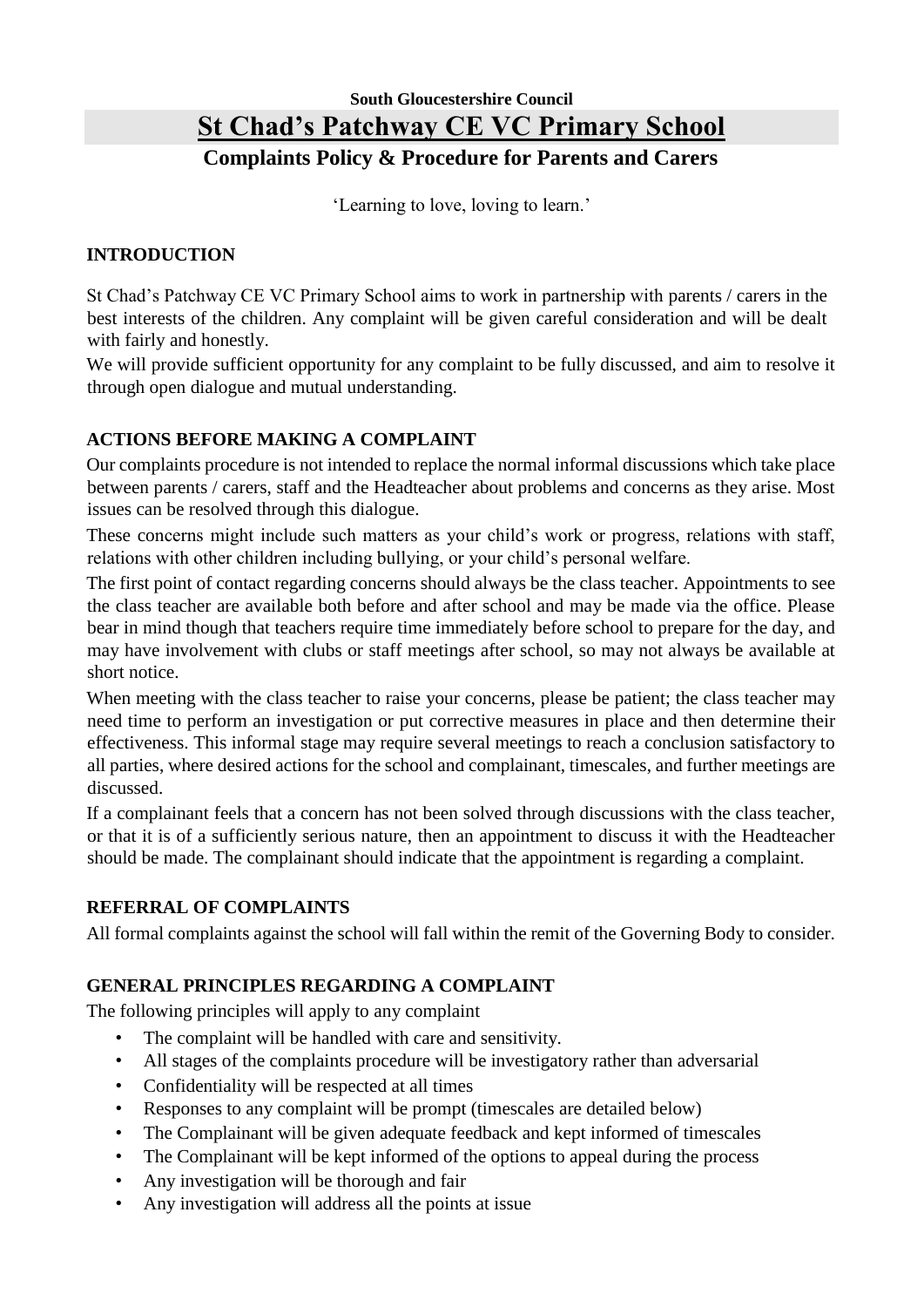• Any Abuse against a child will be immediately reported to South Glos Council, see Safeguarding Policy.

If any Governor is contacted directly by a complainant regarding a complaint then that Governor will refer the complainant to this complaints procedure. Individual Governors cannot act unilaterally by investigating a complaint or making any prior judgement about it. The Governor can only refer the complainant to the class teacher, the Headteacher or the Chair of Governors as appropriate.

If the complaint is one that may result in disciplinary or legal action against the Headteacher, or the complaint is regarding the Headteacher, then the complaint should immediately be escalated to Stage 2 via a letter to the **Chair of Governors** as described below.

If at any stage of a complaint it becomes apparent that the complainant is seeking some sort of financial compensation then any investigation will be halted whilst advice is sought from the Local Authority Risk and Insurance Manager.

If an anonymous complaint is received, or the Complainant requests anonymity, then the Complainant will be urged to identify themselves in the interests of fairness and of dealing effectively with the complaint. However if the anonymous complaint is of a sufficiently serious nature then the Headteacher or Chair of Governors will decide whether action is appropriate. If an anonymous complaint raises child protection issues then the complaint will be referred immediately to the Local Authority.

The complainant should not attempt to bypass steps in the complaints procedure. Escalation to the Secretary of State levels before the formal school procedures have been exhausted will result in the complainant being referred back to the schools procedure by those bodies.

## **STAGE 1 (INFORMAL) - SCHOOL LEVEL a) Complaint handled by the Headteacher**

If a complainant feels that a concern has not been solved through discussion with the class teacher, or that it is of a sufficiently serious nature, then an appointment to discuss it with the Headteacher should be made. The complainant should indicate that the appointment is regarding a complaint.

If the Headteacher cannot resolve the complaint at the initial meeting then the school may carry out an investigation of the complaint. It will be the Headteacher's responsibility to decide who should conduct the investigation. This may be the Headteacher or may be a member of the Senior Leadership Team, especially if there is the likelihood of a personnel issue emerging from the investigation.

The investigation will be completed within **10 school days** and a follow on meeting held with the complainant to discuss the results of the investigation. Further meetings may be held as required if both parties agree that the concern may be resolved by subsequent meetings, whilst still at the informal level.

The Headteacher will make written notes of any informal complaint. The notes will include details of the complaint, how it was dealt with, by whom and the outcome. In the event of the complaint proceeding to the formal stage, these notes will be made available to the Complaints Panel.

If discussions between the Headteacher and the complainant prove fruitless, and the issue cannot be resolved to the complainant's satisfaction, then the Headteacher will advise the complainant that they may make a formal complaint to the Governing Body, by putting the complaint in writing (using the Complaints Form) to the Chair of Governors **within 20 school days**.

#### **b) Complaint about the Headteacher**

The above procedures apply if the complaint is about the Headteacher, but the informal investigation will be undertaken by the Chair of Governors or their nominee, unless the Chair decides it is necessary to move straight to Stage 2.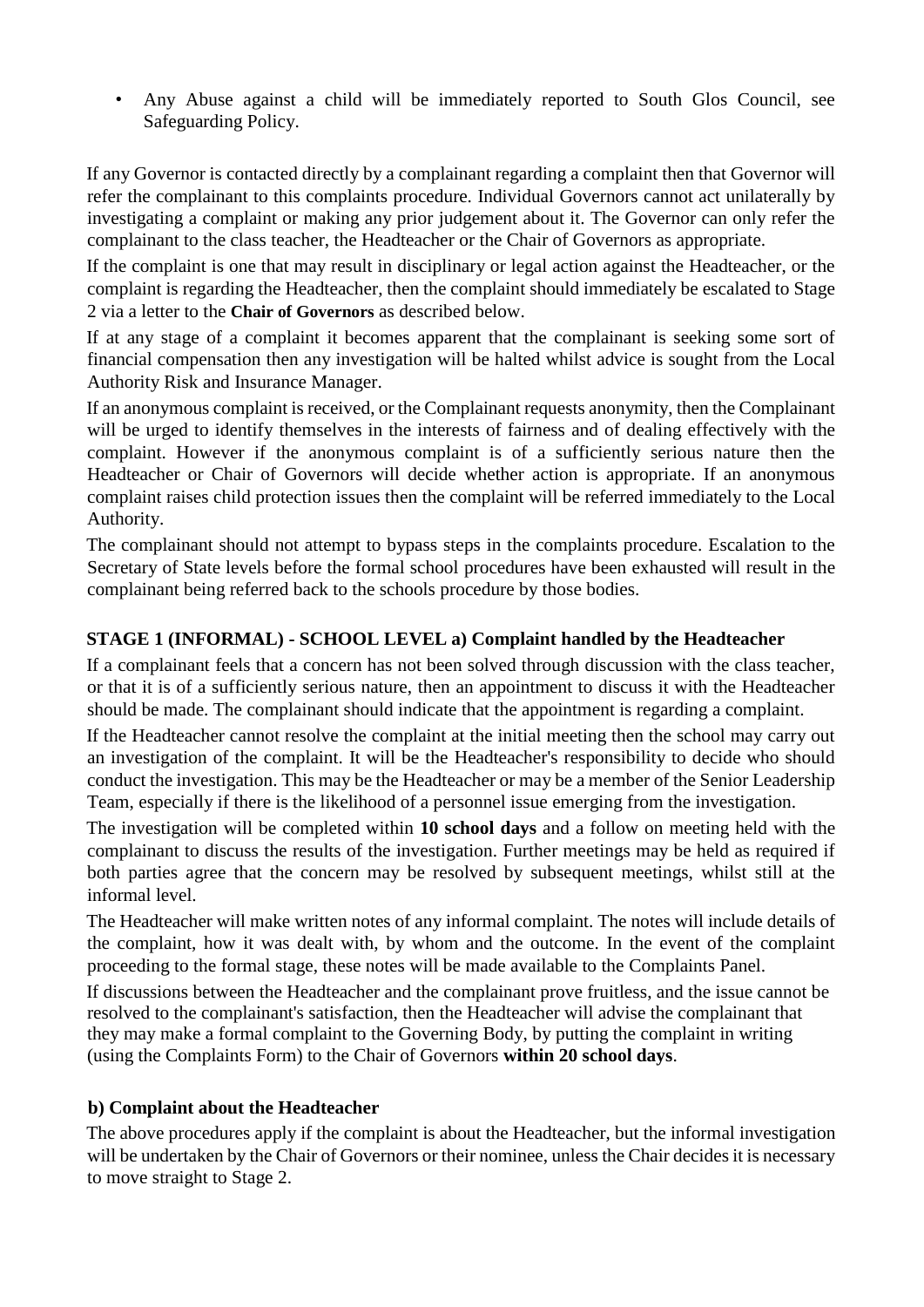## **STAGE 2 (FORMAL) – GOVERNING BODY**

When the Chair of Governors has received a formal complaint, a panel of two or three Governors will be convened to hear the complaint, and make a decision about it on behalf of the Governing Body. The Governors appointed to the panel will have had no previous involvement in the complaint.

The primary function of the Complaints Panel is to decide on the merits or otherwise of the complaint. However, the panel will also play an important role in attempting to resolve the complaint. The panel will reach a decision on whether the complaint is upheld or rejected and may call for certain action to be taken by the school or the complainant.

The Complaints Panel will invite written evidence from all parties to the complaint. Any written evidence will be circulated to all parties prior to any meetings. The Complaints Panel will then meet with all parties to the complaint, formally and separately. Each party may be accompanied by a friend who can speak on their behalf if necessary. All parties will be given a fair opportunity to express their point. The procedure for each meeting will be as follows:

- Introductions will be performed by the Chair of the Complaints Panel,
- The Complainant makes a statement of their complaint and the outcome sought,
- The panel will question the Complainant,
- The school representative to outline the school position,
- The panel will question the school representative,
- The Complainant may make a final statement.

The meetings will be minuted. Care will be taken in identifying a clerk. It may be appropriate for a member of staff such as the school secretary to act as clerk, although consideration will be given to the sensitivity of the particular complaint. To be agreed by both parties.

The decision reached by the panel will be notified in writing to the complainant and any subject(s) of the complaint (the Head will be notified prior to this if the panel deem this appropriate). It will also be reported back to the next meeting of the full governing body (only if complaint resolved as may prejudge STAGE 3). Only a brief summary to the full governing body will be provided, with no detailed or named information. This will ensure that any further actions will not be jeopardised.

Written replies to complainants will aim to answer all the points of concern, be factually correct, avoid jargon, and tell the complainant what to do next if they are still not satisfied. It may be appropriate for the nominated complaints governor to telephone the Complainant regarding the outcome. However this will always be followed up with a letter to make sure there is no misunderstanding.

When a formal complaint is received by the Chair of Governors a letter of acknowledgement and a request for written evidence will be sent to the complainant **within 10 school days**. All other parties to the complaint will receive a letter outlining the complaint and requesting written evidence. The letters will detail the Governors involved in the Complaints Panel and the nominated Chair. Any written evidence should be sent to the nominated Chair of the Complaints Panel. The panel will convene the complaints meetings as soon as is practically possible after the receipt of all written evidence, at mutually acceptable times. Following the conclusion of the complaints meetings with all parties, the panel will provide a written response to the complaint within **10 school days**.

N.B - School holidays are an example of when it could be difficult to fulfil the actions within the stated times, especially if a complaint is delivered but not received in the case of a letter which if delivered after the school has broken up, may not be opened until the start of the next term. Where it is not possible to respond to a complaint within the stated timescales, the complainant will be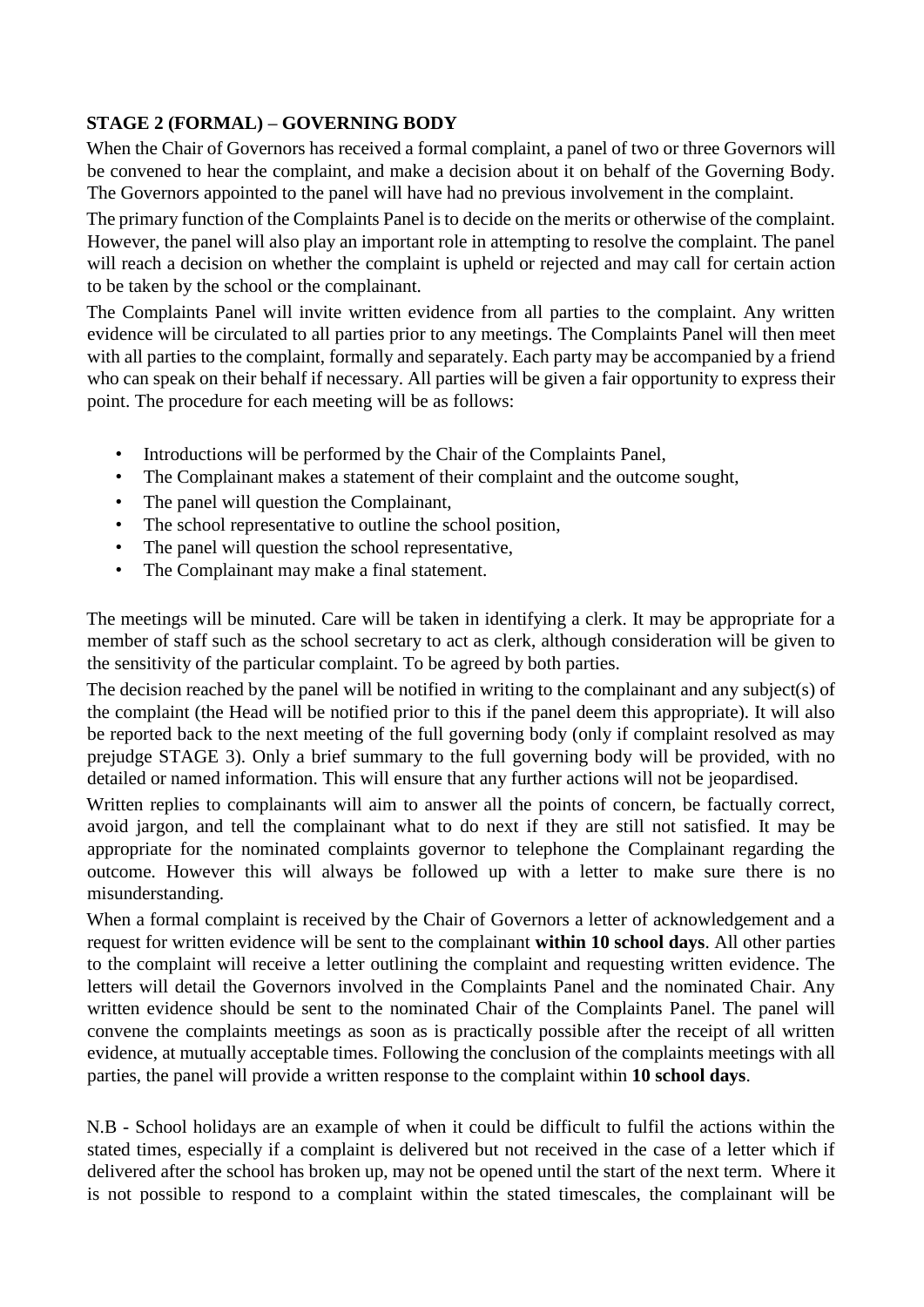contacted immediately by phone/email/text or in person and informed in writing of the reason for the delay and given an anticipated response date, again within a fair and reasonable timescale.

## **STAGE 3 (FORMAL) – APPEAL TO GOVERNING BODY**

If the complainant is not satisfied that the Complaints Panel has followed the complaints procedure correctly (not the outcome) then they may appeal in writing to the Chair of Governors (using the Appeal Form). In this instance a new panel of two or three Governors will be convened who have no knowledge of the complaint.

The appeals panel will broadly follow the procedure outlined in stage 2 above. If, following the appeal, the Complainant is still dissatisfied that the complaints procedure has not been followed correctly (not the outcome) they may appeal (below).

## **TO THE LOCAL AUTHORITY**

The Local Authority no longer accept complaints and [http://www.southglos.gov.uk/education](http://www.southglos.gov.uk/education-and-learning/schools-and-education/school-complaints/)[andlearning/schools-and-education/school-complaints/](http://www.southglos.gov.uk/education-and-learning/schools-and-education/school-complaints/) [a](http://www.southglos.gov.uk/education-and-learning/schools-and-education/school-complaints/)nd state that you need to follow the school's complaints procedure. If you are unhappy, they state "If you have exhausted the school's own complaints process, you can forward your complaint to the Department for Education. You should include all relevant documentation including correspondence."

If the complainant believes the school did not handle their complaint in accordance with the published complaints procedure or they acted unlawfully or unreasonably in the exercise of their duties under education law, they can contact the Department for Education after they have completed Stage 2.

The Department for Education will not normally reinvestigate the substance of complaints or overturn any decisions made by the school. They will consider whether the school has adhered to education legislation and any statutory policies connected with the complaint. The complainant can refer their complaint to the Department for Education online at: [www.education.gov.uk/contactus, b](http://www.education.gov.uk/contactus)y telephone on: 0370 000 2288 or by writing to:

Department for Education Piccadilly Gate Store Street Manchester M1 2WD.

## **MONITORING AND REVIEW**

The Governing Body will review this complaints policy on a regular basis. The Headteacher will log all formal complaints received by the school and will record how they were resolved.

Governors will examine the complaints log on an annual basis and will consider the need for any changes to the procedure.

## **STAFF DISCIPLINARY PROCEDURES**

It may be necessary to suspend the complaints procedure in respect of a complaint which indicates that there may be a need for disciplinary action to be taken against a member of staff. The decision to suspend the complaints procedure will be taken when it has been established that there may be a case to answer. In this instance the advice of the Local Authorities Head of Schools Personnel will be sought.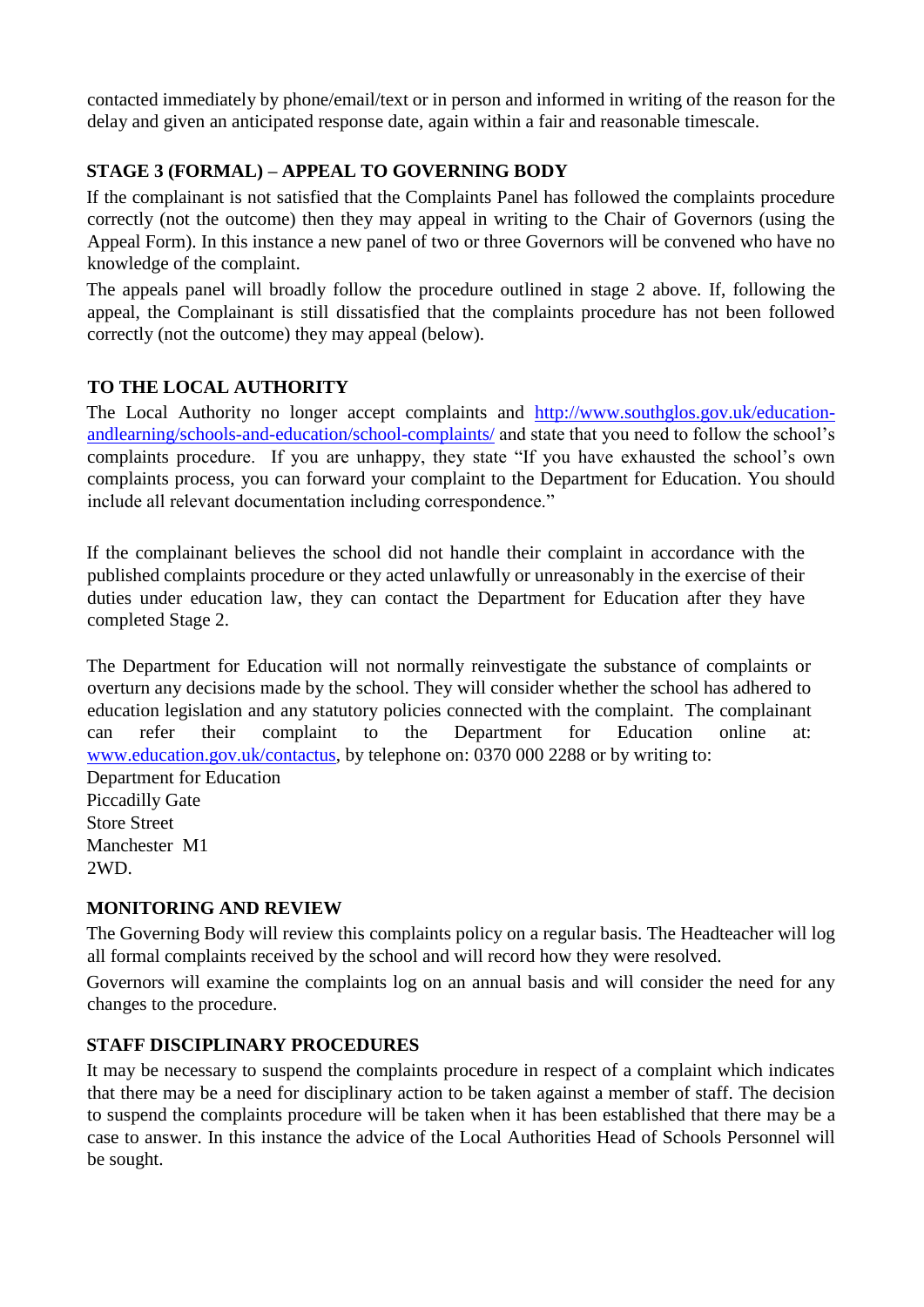The complainant will be notified that the complaints procedure has been suspended and the likely timescale for its reactivation. The resolution of the complaint will be notified to the complainant at the conclusion of any disciplinary proceedings. However the details of any disciplinary proceedings will not be released to the complainant.

## **SCHOOL POLICY REGARDING HARRASSMENT OR ABUSIVE BEHAVIOUR**

The Headteacher and Governing Body are fully committed to the improvement of our school. We welcome feedback from parents / carers and will always try to resolve any concerns as quickly as possible.

Sometimes, however, complainant pursuing complaints or other issues may treat staff and other people in a way that is unacceptable. Whilst we recognise that some complaints may relate to serious and distressing incidents, we will not accept threatening or harassing behaviour towards any members of the school community.

Unreasonable behaviour may include:

- Actions which are out of proportion to the nature of the complaint, persistent even when the complaints procedure has been exhausted, personally harassing, or unjustifiably repetitious;
- An insistence on pursuing unjustified complaints and / or unrealistic outcomes to justified complaints;
- An insistence on pursuing justifiable complaints in an unreasonable manner e.g. using abusive or threatening language; or making complaints in public; or refusing to attend appointments to discuss the complaint.

We regard harassment as the unreasonable pursuit of issues or complaints, particularly, but not limited to, if the matter appears to be pursued in a way intended to cause personal distress rather than to seek a resolution.

Behaviour may fall within the scope of this policy if:

- It appears to be deliberately targeted at one or more members of school staff or others, without good cause;
- The way in which a complaint or other issues is pursued (as opposed to the complaint itself) causes undue distress to school staff or others;
- It has a significant and disproportionately adverse effect on the school community.

The school expects anyone who wishes to raise concerns with the school to:

- Treat all members of the school community with courtesy and respect;
- Respect the needs of children and staff within the school;
- Avoid the use of violence, or threats of violence, towards people or property;
- Recognise the time constraints under which members of staff in schools work and allow the school a reasonable time to respond to a complaint;
- Follow the school's complaints procedure.

In cases of unreasonably persistent complaints or harassment, the school may take some or all of the following steps, as appropriate: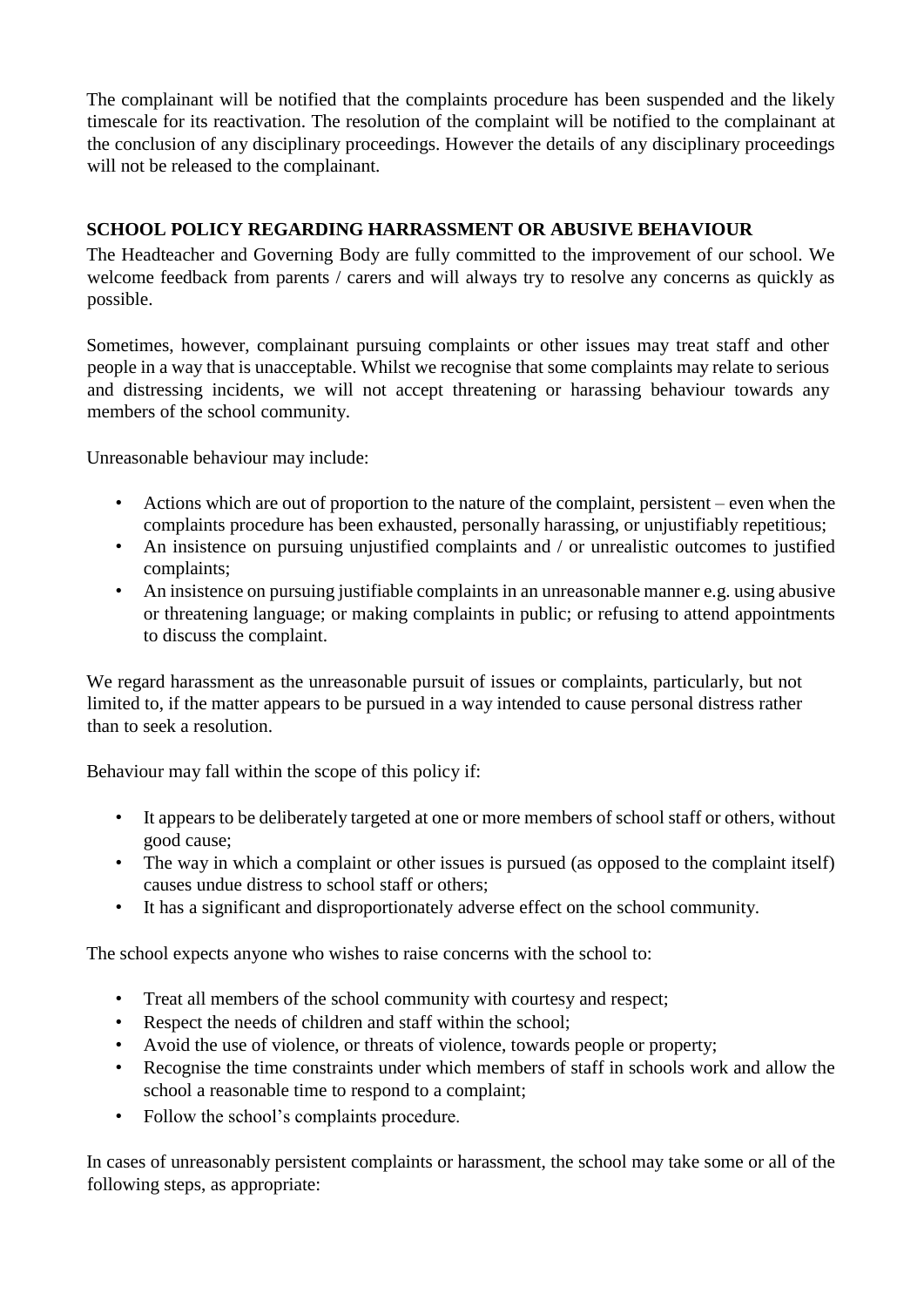- Inform the complainant informally that his/her behaviour is now considered by the school to be unreasonable or unacceptable, and request a changed approach;
- Inform the complainant in writing that the school considers his/her behaviour to be unreasonable or unacceptable, and request a changed approach;
- Require all future meetings with a member of staff to be conducted with a second person present - in the interests of all parties, notes of these meetings may be taken;
- Inform the complainant that, except in emergencies, the school will respond only to written communication and that these may be required to be channelled through the Local Authority.

The governing body will not tolerate **any** form of physical or verbal aggression against members of the school community. If there is evidence of any such aggression the school may:

- Ban the individual from entering the school site, with immediate effect;
- Request an Anti-Social Behaviour Order (ASBO) or equivalent;
- Prosecute under Anti-Harassment legislation;
- Call the police to remove the individual from the premises, under powers provided by the Education Act 1996.

Legitimate new complaints will always be considered, even if the person making them is (or has been) subject to action relating to harassment or abusive behaviour. The school nevertheless reserves the right not to respond to communications from individuals subject to the policy.

## **VEXATIOUS COMPLAINTS**

South Gloucestershire Council Policy states: "A complaint may become vexatious when it has been properly considered and dealt with, but the complainant is not prepared to accept the conclusion or persists in making the same or substantially the same complaint. Continuing with such complaints can unreasonably take up time and resources and detract from the responsibility to others in the school community. If the Chair of Governors judges that a complaint has become vexatious, advice will be sought from the relevant officer in the Education Service.

## **Adopted by the Governing Body: September 2021 Review date: September 2022**

#### Appendices

- Appendix 1 Complaints Handling Flowchart
- Appendix 2 Parent Concern (Stage 1 Informal optional form)
- Appendix 3 St Chad's Patchway CE VC Primary CE VC Primary School Complaint Form
- Appendix 4 Complaint Review Request Form
- Appendix 5 Investigation Procedure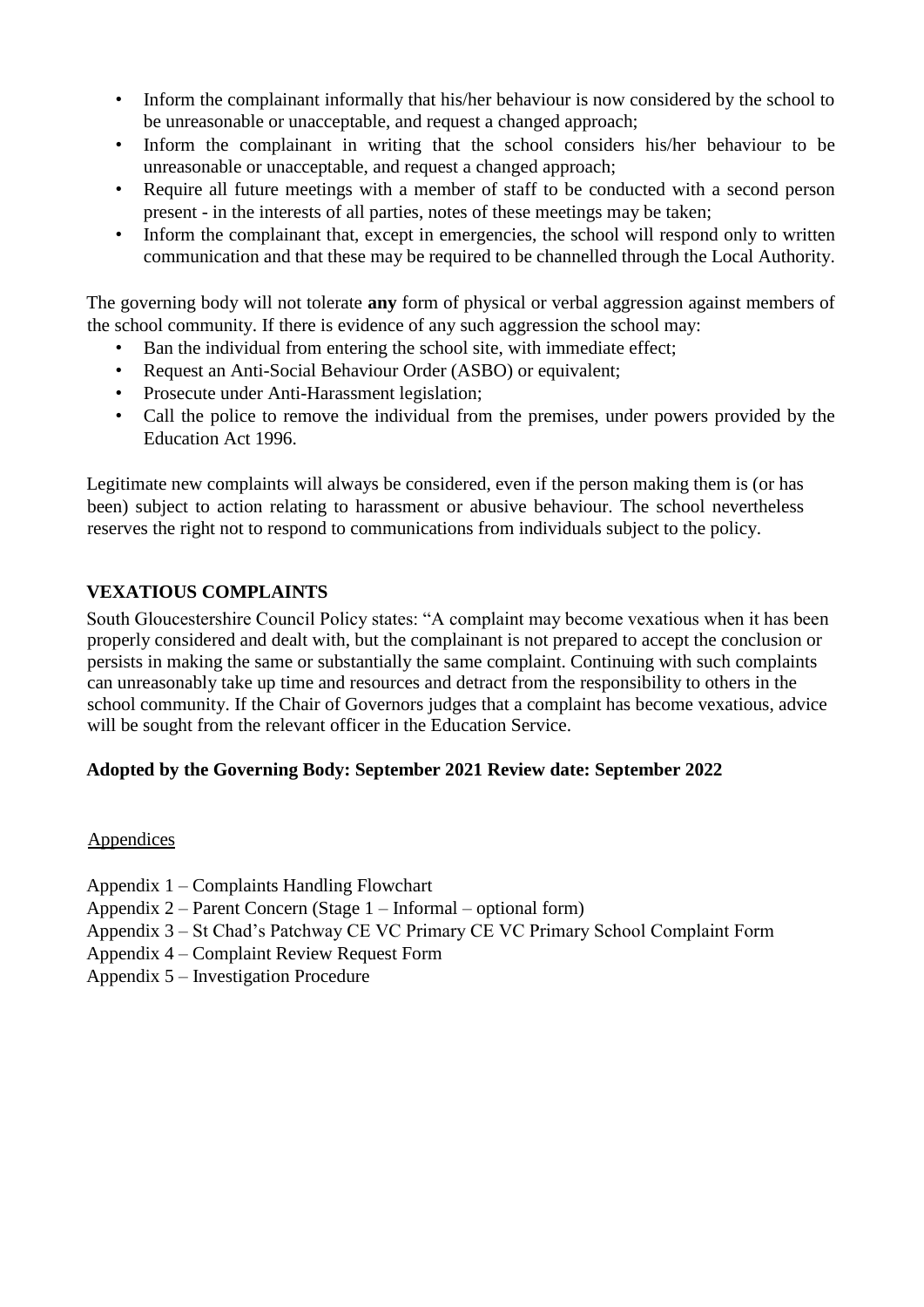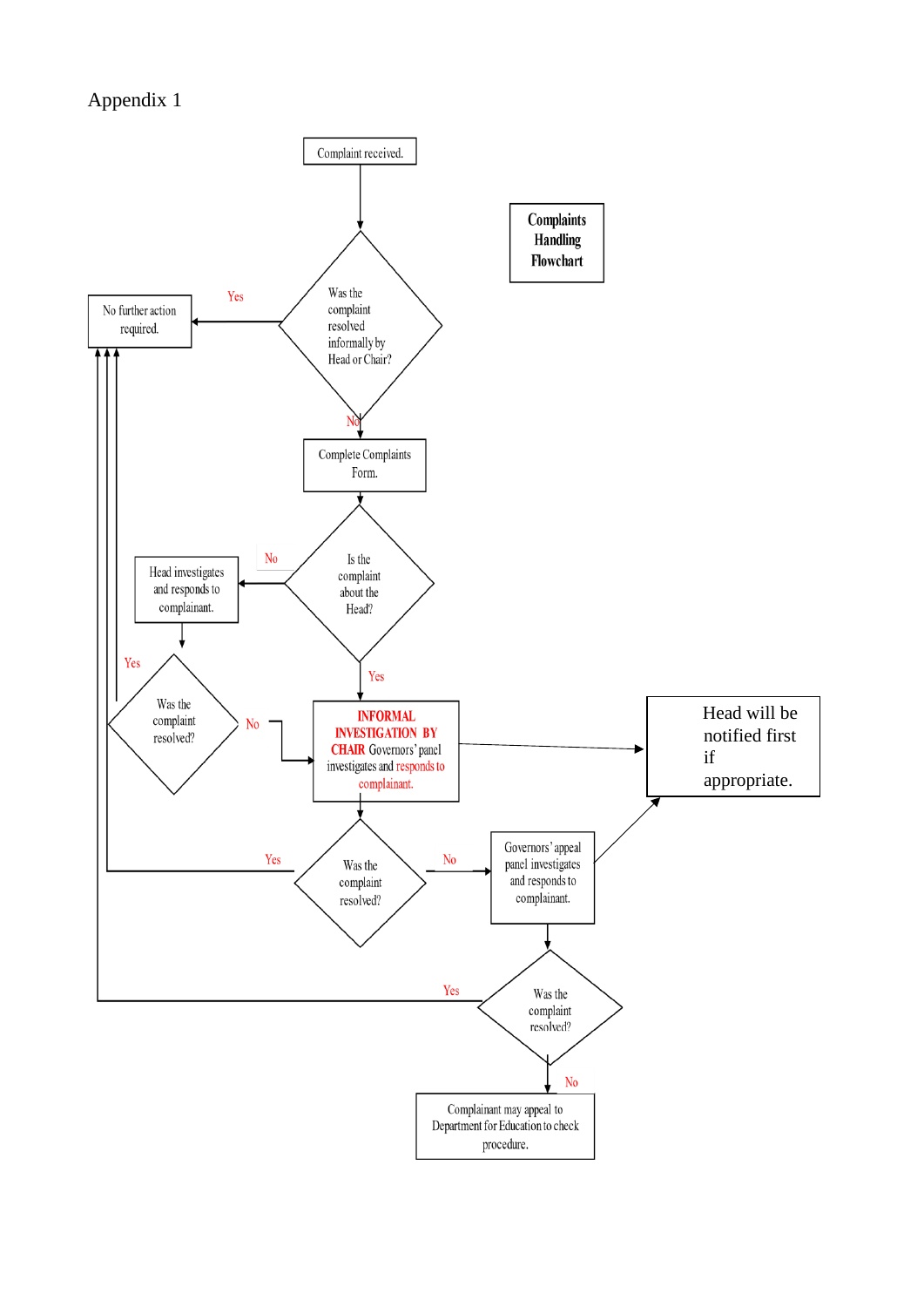## **Parent Concern (Stage 1 – Informal – optional form)**

To be completed by a school professional during meeting.

Parent / Adult Name:

Child's name [if relevant to your concern]:

Daytime telephone number:

Evening telephone number: Email:

Concern Details [including dates, names of witnesses etc…], to allow the matter to be fully investigated.:

Continue on separate paper, or attach additional documents, if you required.

Number of Additional pages attached =

What actions have already been taken in relation to the concern? [Who have they spoken or written to and what was the outcome?]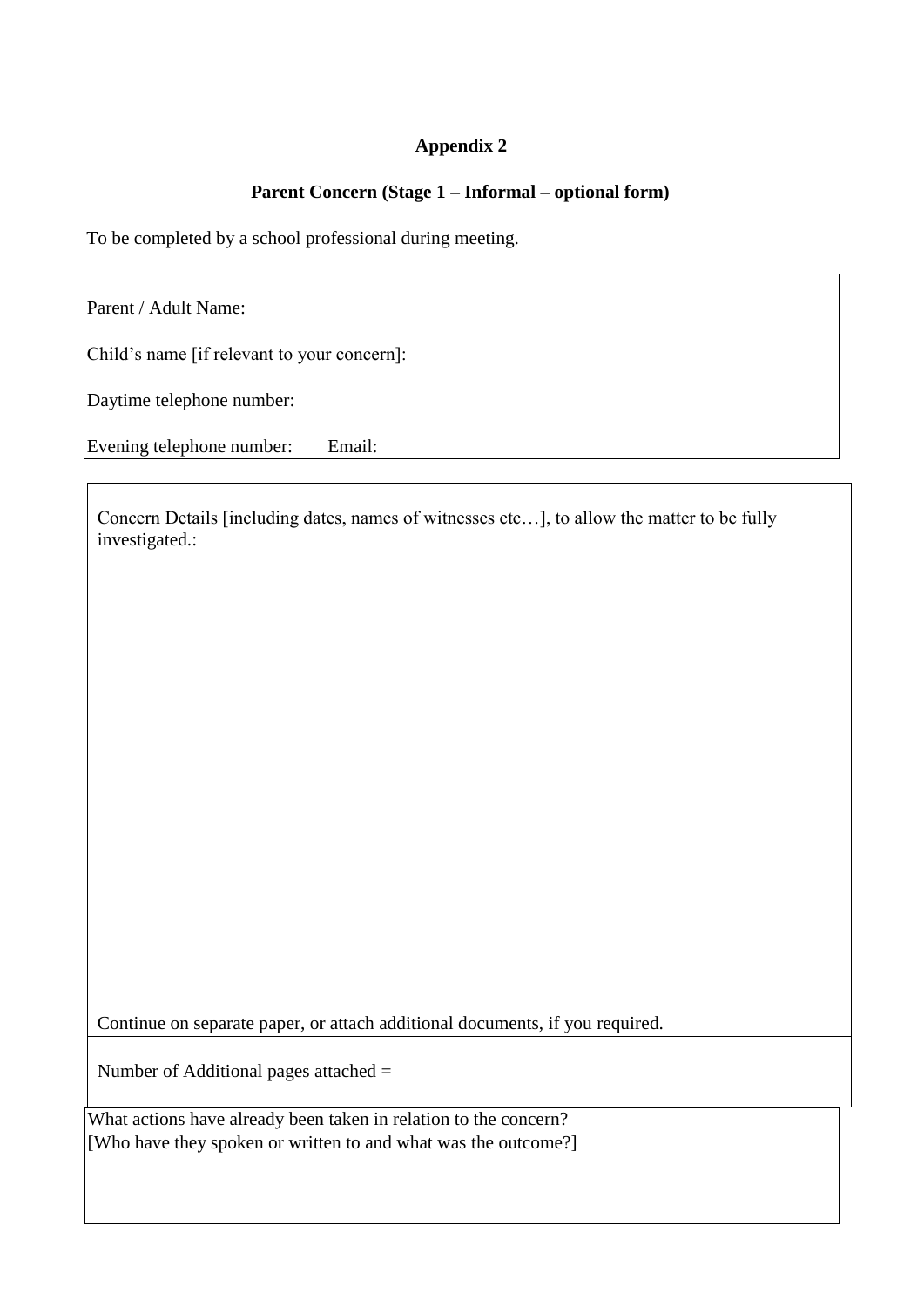Agreed actions to address the problem at this stage?

## **Follow Up / Review Meeting Date:-**

| Signature: |  |
|------------|--|
| Date:      |  |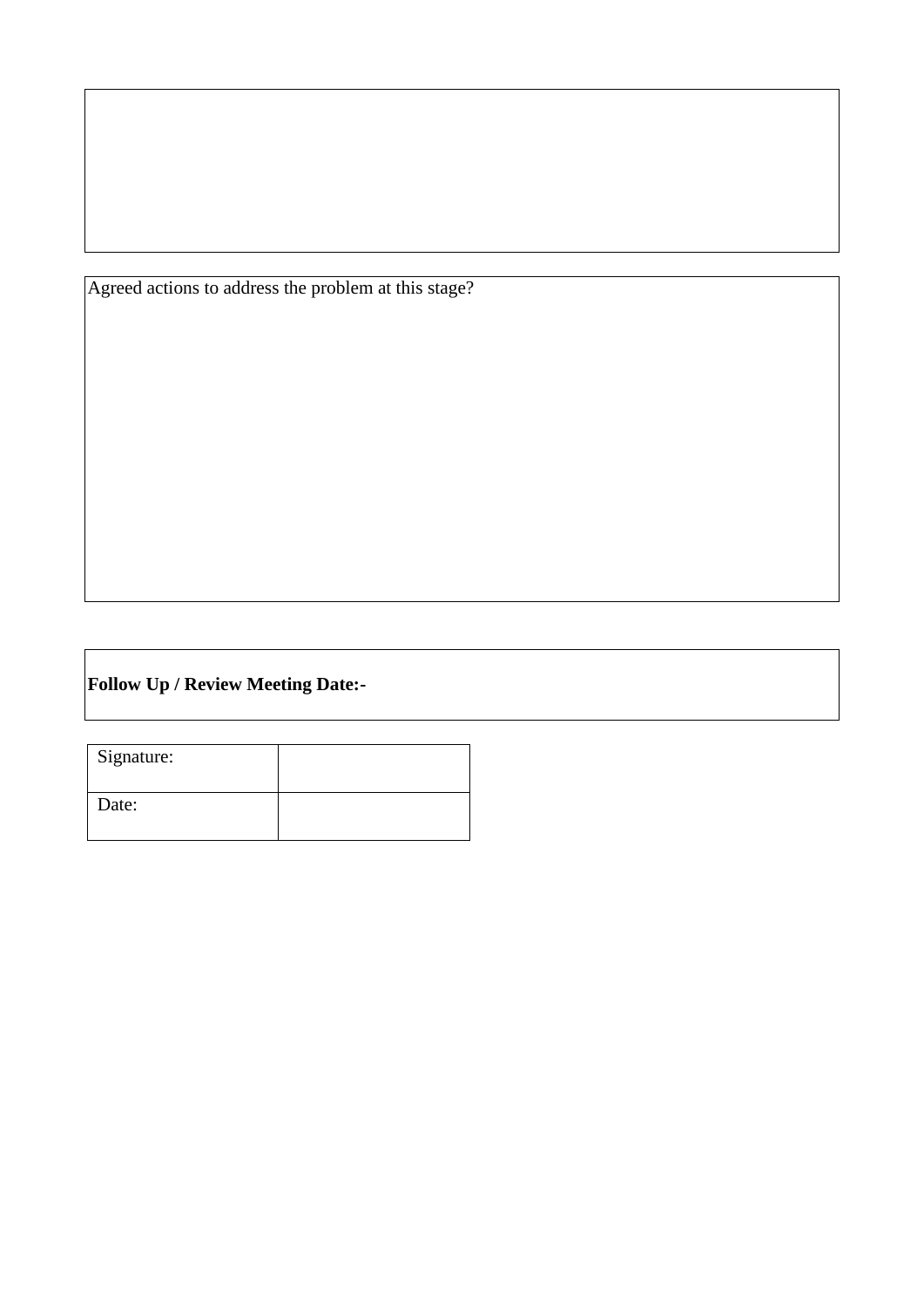## **St Chad's Patchway CE VC Primary CE VC Primary School Complaint Form**

Please complete this form and return it to the Head Teacher (or Clerk to the governing body), who will acknowledge its receipt and inform you of the next stage in the procedure.

Your name: Relationship with school [e.g. parent of a child on the schools roll]: Child's name [ if relevant to your complaint ]: Your Address: Daytime telephone number: Evening telephone number: Email:

Please give concise details of your complaint, [including dates, names of witnesses etc…], to allow the matter to be fully investigated:

You may continue on separate paper, or attach additional documents, if you wish. Number of Additional pages attached =

What action, if any, have you already taken to try to resolve your complaint? [I.e. who have you spoken with or written to and what was the outcome?]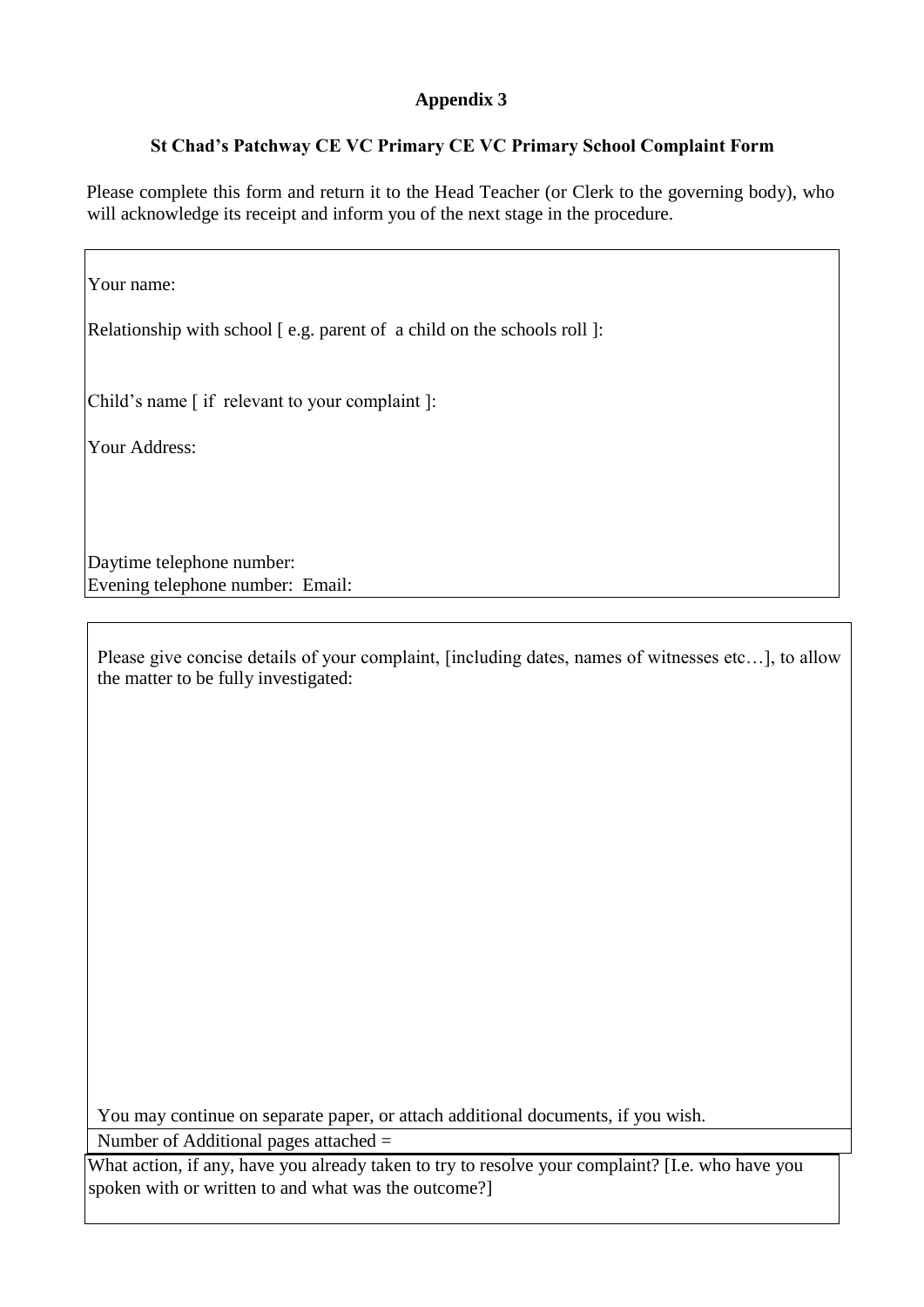What actions do you feel might resolve the problem at this stage?

# Signature:

Date:

| School use:                |
|----------------------------|
| Date Form received:        |
| Received by:               |
| Date acknowledgement sent: |
| Acknowledgement sent by:   |

| Complaint referred to: |  |  |
|------------------------|--|--|
| Date:                  |  |  |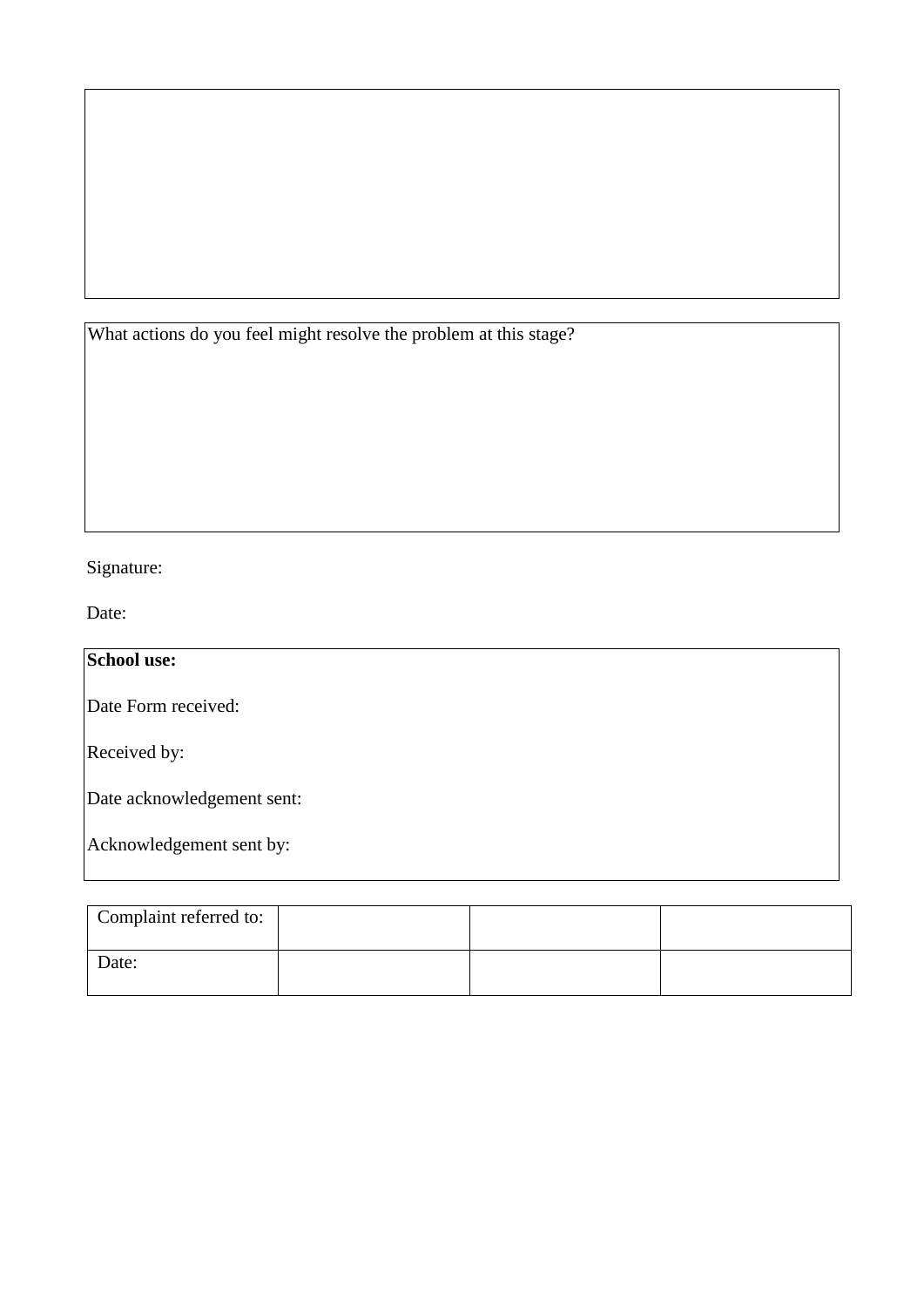## **St Chad's Patchway CE VC Primary CE VC Primary School Complaint Review Request Form**

Please complete this form and return it to the Head Teacher or Clerk to the governing body, who will acknowledge its receipt and inform you of the next stage in the procedure.

| Your name:                                                                                 |  |  |  |  |
|--------------------------------------------------------------------------------------------|--|--|--|--|
| Your Address:                                                                              |  |  |  |  |
|                                                                                            |  |  |  |  |
| Email:                                                                                     |  |  |  |  |
|                                                                                            |  |  |  |  |
| Daytime telephone number:                                                                  |  |  |  |  |
| Evening telephone number:                                                                  |  |  |  |  |
| Dear Sir                                                                                   |  |  |  |  |
|                                                                                            |  |  |  |  |
| I submitted a formal complaint to the school on  and am dissatisfied by the procedure that |  |  |  |  |
| has been followed.                                                                         |  |  |  |  |
|                                                                                            |  |  |  |  |
| My complaint was submitted to  and I received a response from                              |  |  |  |  |
| on  .                                                                                      |  |  |  |  |
|                                                                                            |  |  |  |  |
| I have attached copies of my formal complaint and of the response[s] from the school. I am |  |  |  |  |
| dissatisfied with the way in which the procedure was carried out, because:                 |  |  |  |  |
|                                                                                            |  |  |  |  |
|                                                                                            |  |  |  |  |
|                                                                                            |  |  |  |  |
|                                                                                            |  |  |  |  |
| You may continue on separate paper, or attach additional documents, if you wish.           |  |  |  |  |
| Number of Additional pages attached $=$                                                    |  |  |  |  |
|                                                                                            |  |  |  |  |
|                                                                                            |  |  |  |  |
| What actions do you feel might resolve the problem at this stage?                          |  |  |  |  |
|                                                                                            |  |  |  |  |

## Signature:

Date:

| School use                 |  |  |  |  |  |
|----------------------------|--|--|--|--|--|
| Date Form received:        |  |  |  |  |  |
| Received by:               |  |  |  |  |  |
| Date acknowledgement sent: |  |  |  |  |  |
| Acknowledgement sent by:   |  |  |  |  |  |
| Request referred to:       |  |  |  |  |  |
| Date:                      |  |  |  |  |  |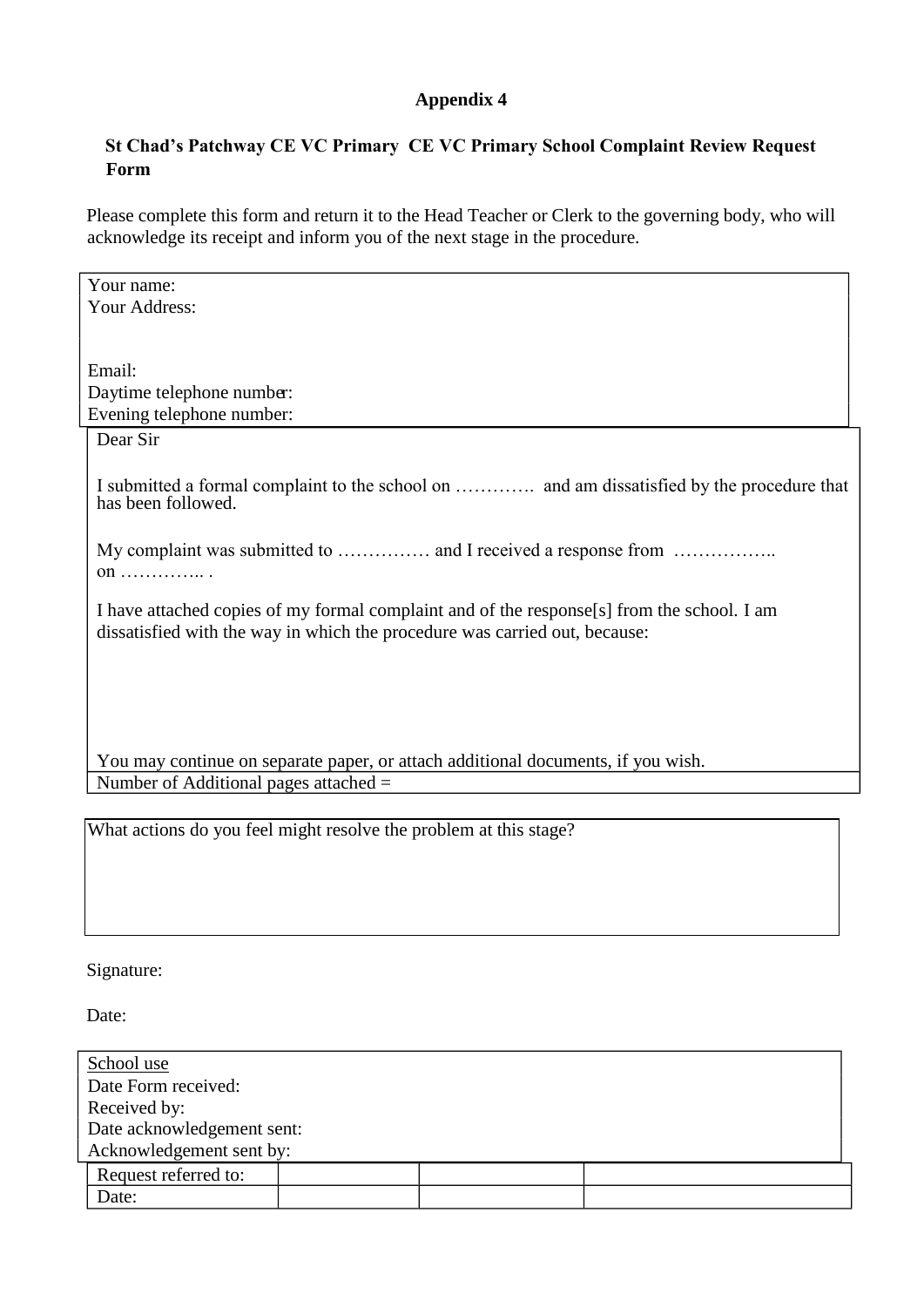#### **Appendix 5 Investigation Procedure**

The investigation of an allegation or a complaint should always be carried out thoroughly and responsibly, irrespective of whether the complaint appears to be trivial or serious. The outcome of such an investigation will have significance not only for the complainant but also for any member of staff against whom a complaint has been made.

Any anonymous complaint will not be investigated, unless there are exceptional circumstances. These would include serious concerns such as Child Protection issues or bullying allegations, where the school should either involve appropriate external agencies or else conduct its own internal review to test whether there is any corroborative evidence which might trigger a formal investigation.

#### **Preparing for an Investigation**

Where the school receives a formal complaint, it should be acknowledged and a commitment made that the complaint will be investigated and the outcome of the investigation notified to the complainant in due course.

It is essential that there is a clear understanding of the complaint. Where necessary the nature of the complaint should be confirmed with the complainant. e.g. through an initial meeting. (If an investigator is appointed there may need to be more detailed follow-up.)

Any member of staff against whom a complaint has been made should be notified that a complaint has been received and that the appropriate school procedure will be followed. It is usually not appropriate to provide the member of staff with details of the evidence on which the complaint is based until any investigation has been completed. However the member of staff does need to be able to understand the nature of any allegations against them.

Once any complaint has been confirmed the school needs to determine which procedure (school or LA) is most appropriate and to select an appropriate person to conduct any investigation.

#### **Conducting the investigation**

The investigation must be carried out in accordance with the provisions of the relevant procedure.

Arrangements should be agreed so that accurate notes can be taken of all interviews and the outcome of the investigation be accurately recorded.

The complainant should be given the opportunity to offer documentation and to identify potential witnesses or sources of evidence.

The member of staff subject to the complaint should be advised that they may be accompanied by a friend or trade union representative when invited to be interviewed.

Where children are potential witnesses, discretion should be exercised over their involvement. Children should only be interviewed when the nature of the complaint is sufficiently serious to warrant it and adult witnesses are not available. Only in extreme circumstances will younger children be interviewed.

Any interviews should be conducted as soon as possible to ensure that recollections are as fresh as possible and to minimise the possibility that evidence will become tainted through witnesses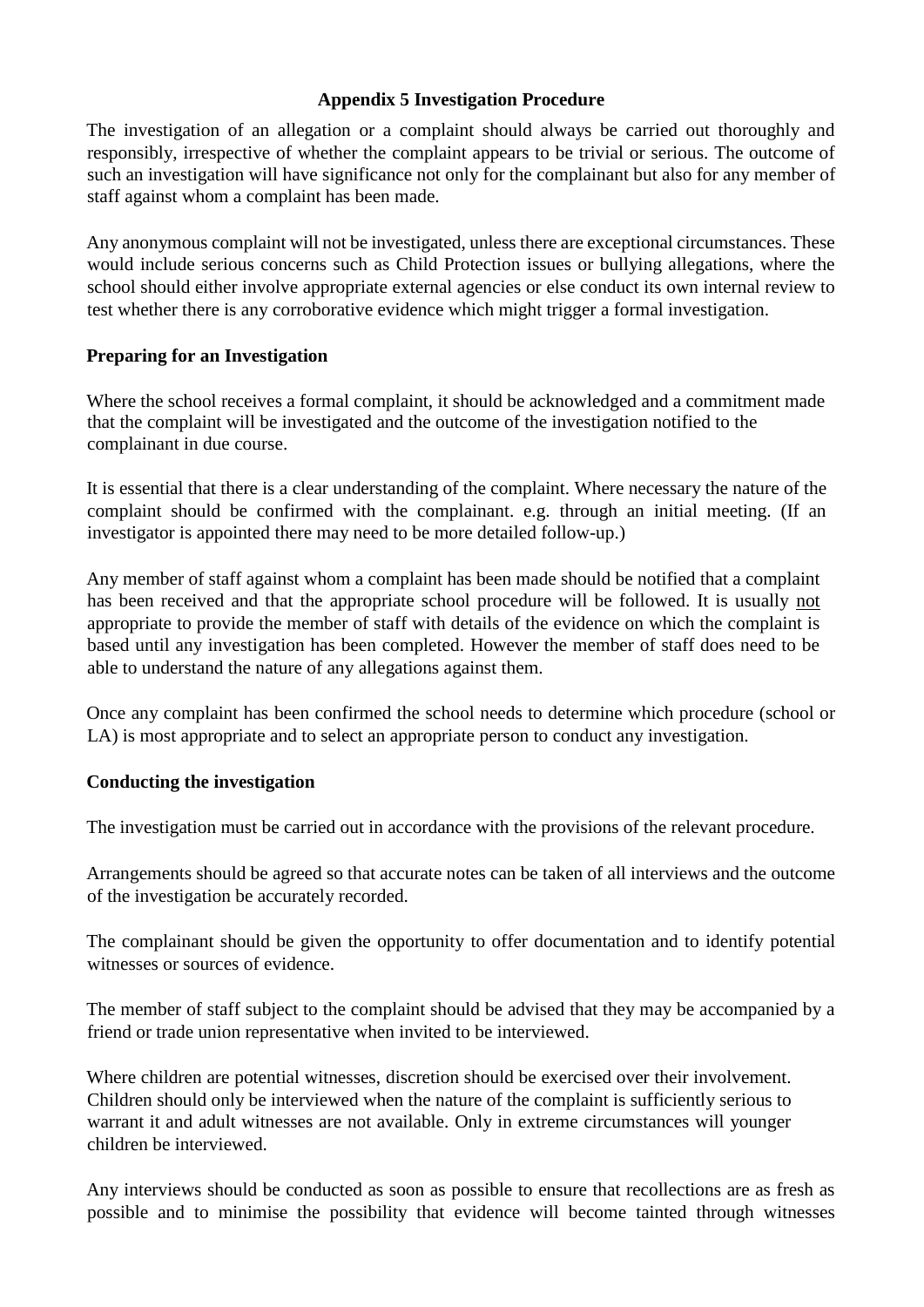discussing alleged incidents with other persons. In conducting interviews, the investigator should prepare the questions to be asked prior to the interview. These can always be supplemented during the interview. The investigator should allow the interviewee to answer in their own way. Their responses should be listened to attentively. Any temptation to cut an interviewee short or to seek to "lead" them must be resisted. The interviewee should be given the opportunity of providing other relevant information at the end of the interview.

Interviewees should, however, be advised that their responses must be confined to the substance of the complaint. Any attempt by the interviewee to introduce information relating to other members of staff or to issues unrelated to the complaint should be resisted.

The investigator should avoid reaching conclusions or passing judgement until the investigation has been completed and their report is being written.

Concluding the investigation

The report may contain:

- a brief outline of the process that has been followed
- a statement of the complaint/concern
- a summary of the findings, linked to the relevant evidence
- any recommendations for future action
- annexes containing copies of witness statements and other evidence collected during the investigation

The report of the investigation will usually be confidential to the school, as it is likely to contain sensitive personal information. If a request is received to release the report, under either the Data Protection Act or Freedom of Information, the school should seek legal advice from the LA.

A summary of the process undertaken and the outcome of the investigation may be provided to the complainant. Caution must be exercised in reporting back to the complainant as revealing certain details may prejudice the ability of an employee to continue in post.

Following consideration of the report by the relevant body, any final recommendations may also be shared with the parties, unless there is good reason not so to do. Wherever possible, recommendations should be constructive and not punitive.

The complainant should be advised that he/she may, if they are not satisfied that the appropriate procedure has been followed, request a review of that process by the governing body.

*Taken from the National Association of Head Teachers Policy and Guidance* 

#### **Concerns**

If you or your child is concerned about anything at school, please come and see us. The teachers are happy to see you after school, or before when given suitable warning, as you can understand, staff are busy during these times, but want to work with you to provide the very best for your children. Please contact the office or the teacher to arrange a mutually convenient time to hold a meeting. If you feel you need to talk to the Headteacher, please call in to see him or arrange a convenient time for later in the day. The school has a Complaints Procedure approved by the Governing Body which is available in Reception on request.